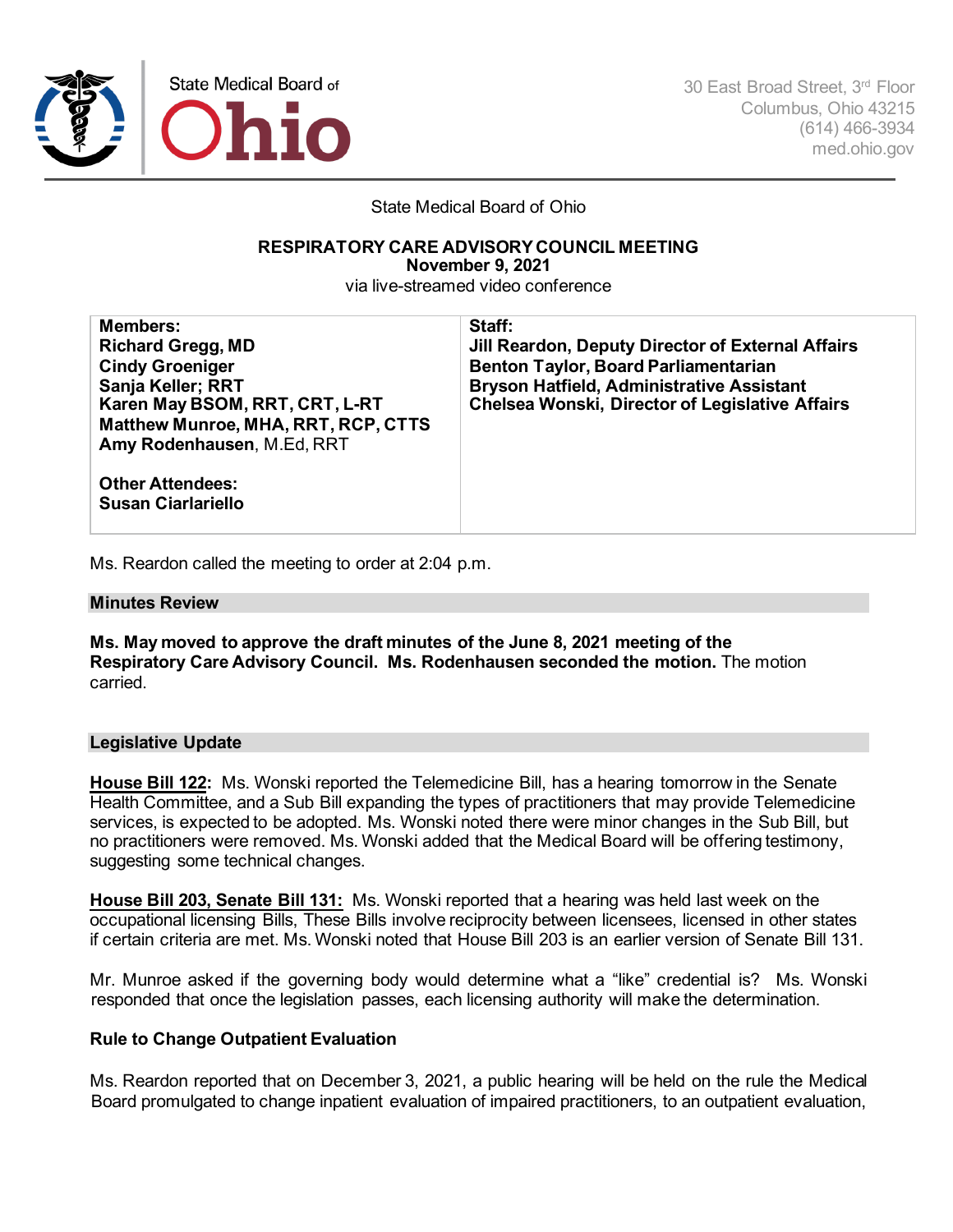if, the practitioner meets certain specifications. Ms. Reardon noted the cost of an inpatient evaluation is approximately \$3,500, while an outpatient evaluation costs approximately \$800. Ms. Reardon invited members to contact her if they would like more information or would like to provide comments at the hearing.

Ms. Ciarlariello asked if a respiratory therapist reports on a renewal that they had DUI would they automatically be required to have an evaluation? Ms. Reardon responded that it would stop the renewal process and that she would look further into the matter.

Dr. Gregg asked what the projected timeline was for the rule to take effect? Ms. Reardon responded that after the hearing, the rule will go before the Joint Committee on Agency Rule Review (JCARR), in January. Ms. Reardon stated she would keep Council apprised of any updates.

Ms. Reardon stated the Ohio Physicians Health Program (OPHP), has contracted with the Medical Board to administer the One Bite program. Ms. Reardon explained that the One Bite program is a confidential monitoring and treatment program for impaired practitioners. Dr. Keller asked what the timeframe was for a person entering the One Bite Program? Ms. Reardon responded 72 hours initially and then OPHP monitors the practitioner and determines how long they will remain in treatment. Ms. Reardon stated if any member were interested, she would provide a copy of the One Bite presentation that OPHP gave to this Council in June.

# **Ohio State Respiratory Care (OSRC) Update**

# **Commission on Accreditation for Respiratory Care (COARC) Report**

Ms. Ciarlariello stated that the Respiratory Care Advisory Council (RCAC), has the responsibility and authority to review the Commission on Accreditation for Respiratory Care (COARC) reports. Ms. Ciarlariello provided Council with data summaries of COARC reports, from 2018 through 2020, for review. Ms. Ciarlariello noted the reports contained data from the 21 respiratory care schools in Ohio.

Ms. Ciarlariello reported several standards that are assessed on the COARC reports include degree earned, percentage of students that passed the Therapist Multiple Choice, High Cut Pass Rate ("T") test, retention rates, job placement, and employer satisfaction.

Ms. Ciarlariello noted the report revealed 70% of the graduates earned an Associate's Degree and 30% of the graduates earned a Bachelor's Degree. Ms. Ciarlariello added that COARCs standards require that 60% of the graduates should pass the "T" test. Ms. Ciarlariello reported that all schools in Ohio achieved this threshold.

Ms. Ciarlariello stated COARC monitors retention rates. Ms. Ciarlariello explained that program retention rates, are only related to a student's academic inability to keep up with the program. Ms. Ciarlariello reported that all programs exceeded the 70% threshold for this period.

Ms. Ciarlariello noted job placement is another measure on the COARC report. Ms. Ciarlariello reported that most graduates had very high job placements. Ms. Ciarlariello added that the University of Akron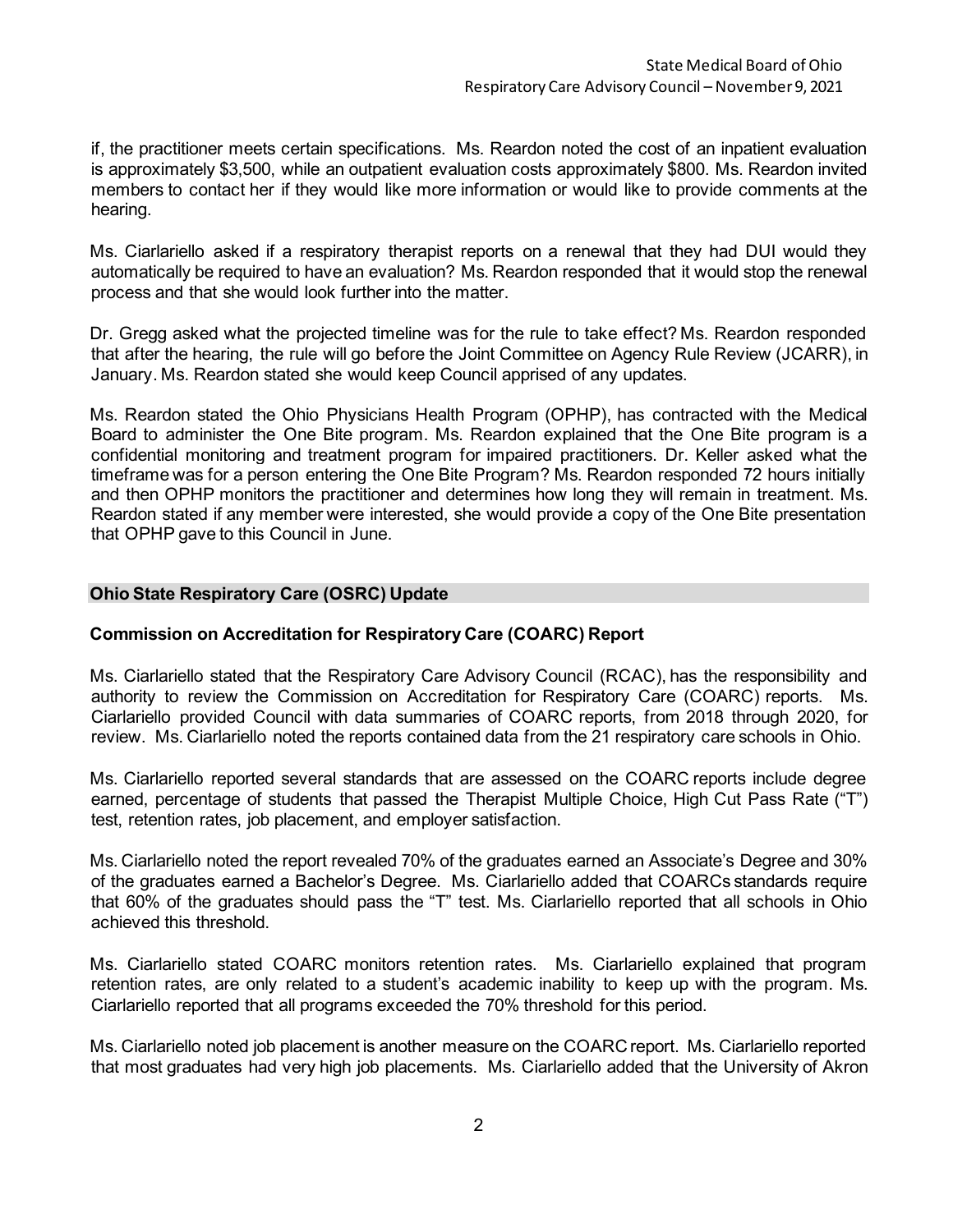had the lowest, but they attributed this to the 16 international students in their last two programs, that could not be included in their report, because they left the country.

Ms. Ciarlariello noted nearly all schools reported that employers felt the quality of the graduates was good, leading to an employer satisfaction rate of almost 100%. Ms. Ciarlariello added that only 1 had a score of less than 100, because one graduate did not pass their RRT exam.

### **Limited Permit Holders (L-1's)**

Ms. Ciarlariello inquired about the total number of renewals and applicants of Limited Permit Holders (L-1's)? Ms. Reardon responded she would obtain that information from Mr. Turek.

Ms. Reardon added that there was some concern about L-1's who may have been practicing without a license and may be subject to Board Action. Ms. Reardon acknowledged no Board Action had been taken against any L-1, but some of the L-1's may have received Caution Letters.

Ms. Ciarlariello responded to a comment by Ms. Keller and stated that employers and managers need to be made aware that L-1's are only valid for one year after a student graduates.

#### **Workforce Report**

Ms. Ciarlariello stated that one of the goals of the OSRC, is evaluating the current workforce. Ms. Ciarlariello noted OSRC has received data from 75 hospitals. Ms. Ciarlariello added she will present the report next month and provide a copy to the Board.

Ms. May asked if there were any data from employers, regarding the number of travelers they are using? Ms. Ciarlariello replied that information will be provided in our workforce survey report. Ms. Ciarlariello added that the deadline for the submission was last Friday, and she expects to receive the report next week.

Ms. Ciarlariello reported that she attended the Governor's Workforce Group meeting. Ms. Ciarlariello stated that the group collaborated on developing a virtual series for managers and educators. The series will focus on filling respiratory care programs and building the workforce.

Ms. Ciarlariello advised that the next virtual program will be on December 8th at noon. Ms. Ciarlariello stated she would provide Council with the information, and it will be posted on the website.

Ms. Keller asked how they can promote respiratory therapy so that it becomes part of a healthcare career that one can explore early on. Mr. Munroe noted at Ohio State they are working on developing a health fair to promote nursing, respiratory therapy, and physical therapy to incoming freshmen. Ms. Ciarlariello added that usually counties have education services centers, with a workforce development specialist. Ms. Ciarlariello added the workforce development specialist has a goal of moving students from high school forward.

Ms. Reardon added that the Medical Board has an outreach program, Partnerships in Education. Ms. Reardon stated that our spokesperson does presentations and discusses the role of the Medical Board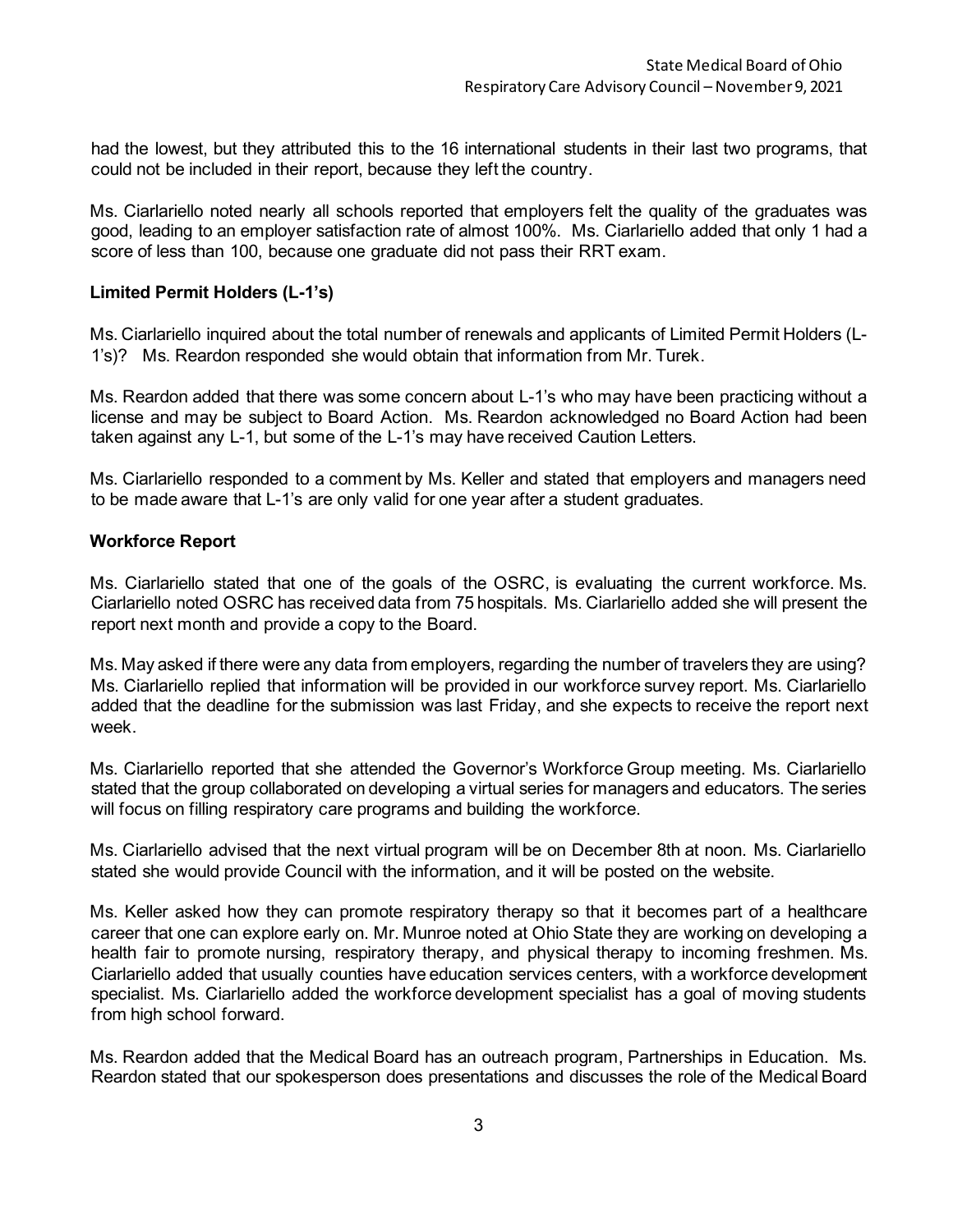with our licensees. Ms. Reardon stated that she will ask the spokesperson to give a presentation to Council in December.

# **Advanced Practice Respiratory Therapist**

Ms. Ciarlariello stated that another goal that OSRC has is to pursue licensing for the Advanced Practice Respiratory Therapist. Ms. Ciarlariello added this was introduced in December 2020, and is a new professional, that would work for pulmonologist, intensivist, anesthesiologists, and sleep specialists in either pediatric or adult.

Ms. Ciarlariello added that they have met with the Medical Board and Ms. Reardon has been a part of reviewing the legislative language. Ms. Ciarlariello stated it will not be an easy piece of legislation to put through, because of the Scope of Practice issue.

Dr. Gregg asked if the Scope of Practice could be adjusted at a local, network or hospital level? Ms. Wonski stated it will be limited to the Ohio Revised Code as it lays out what can happen under that collaboration agreement. Ms. Wonski stated Legislation is needed in order to expand the Scope, even at the local level.

Ms. Ciarlariello stated that Mr. Cory has been working with us on this endeavor, and they will be taking on other lobbyists to help move things. Mr. Munroe asked if Council would have an opportunity to meet with the lobbyist? Mr. Munroe opined that perhaps they should approach this using the COVID angle. Ms. Ciarlariello replied that she would be happy to connect Mr. Munroe and other member who would like to meet Mr. Corey.

**New Council Dashboard**: Ms. Reardon stated the Medical Board's new data personnel, Aaron White, has been preparing dashboards, that are specific to each advisory council. Ms. Reardon stated she would be able to provide notifications to members through the dashboard, such as, the agenda, meeting minutes, and calendar invites. Ms. Reardon noted that the data will be real time and include links to rules specific to respiratory care. Ms. Reardon advised the dashboard will contain publications, and data specific to RCP licensees, such as the number of licensees, number of complaints, and the number of Board actions. Ms. Reardon added that she will provide a key with the dashboard to walk members through what they are seeing, as far as, the statistics are concerned. Ms. Reardon anticipated the dashboard will be available by the next meeting

Mr. Munroe asked how complaints are processed by the Medical Board? Ms. Reardon explained that all complaints are triaged by our legal staff and enforcement staff. The triager determines if a violation has occurred, based on the standards of the Ohio Revised Code. The complaint will then be sent on to be investigated, closed, or closed with a caution letter. Ms. Reardon added if there were an interest, she would provide members with a document that explains the Medical Board's complaint process.

Ms. Rodenhausen inquired about caution letters? Ms. Reardon explained it is a warning to make the licensee aware what they did was not enough for Board Action, but the matter should be addressed by the licensee. Ms. Reardon added the Board sends out a lot of caution letters, but they are not considered a Board Action.